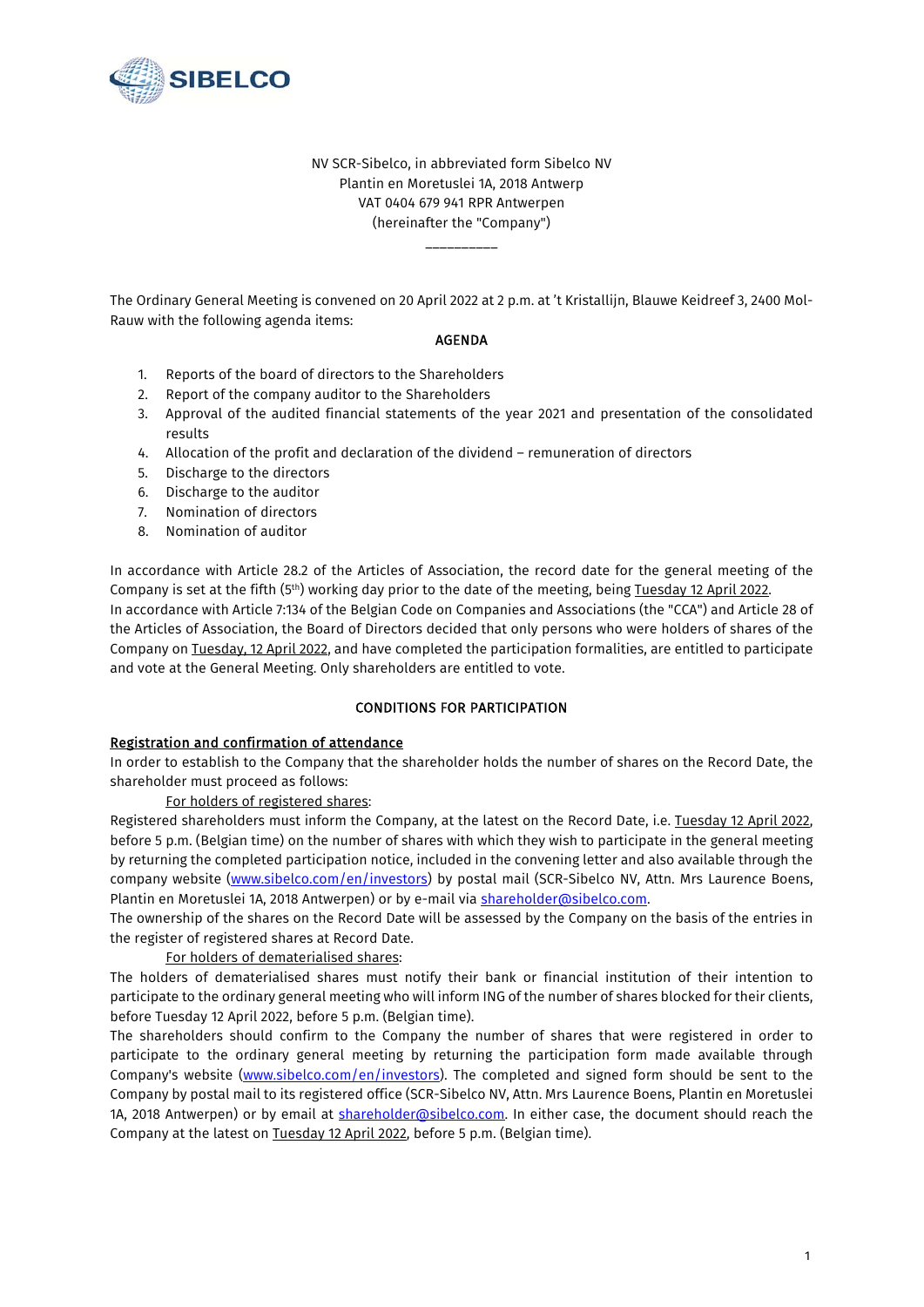

## Proxies

The holders of shares issued by the Company who wish to be represented by proxy are requested to use the model of proxy as available on the Company's website, (www.sibelco.com/en/investors) and send the completed and signed proxies to the Company by postal mail to its registered office (SCR-Sibelco NV, Attn. Mrs Laurence Boens, Plantin en Moretuslei 1A, 2018 Antwerpen) or by email at shareholder@sibelco.com. In either case, the document should reach the Company at the latest on **Tuesday 12 April 2022**, before 5 p.m. (Belgian time).

The appointment of a proxy holder must be made in accordance with the applicable rules of Belgian law and the Company's Articles of Association, meaning that a shareholder can only be represented by another shareholder.

### Right to ask questions

The shareholders have the right to ask questions both orally and in writing at the general meeting to the directors and the auditor, concerning their respective reports and/or about the items on the agenda, insofar as the communication of data or facts is without prejudice to the business interests of the Company or to the confidentiality to which the Company, its directors or the auditor are bound.

Written questions may also be sent in advance by electronic means to the following address: shareholder@sibelco.com.

These questions will be answered at the meeting, provided the shareholder concerned has fulfilled the participation formalities to be admitted to the general meeting.

### Proof of identity and powers of representation

In order to physically attend, or to be represented at the ordinary general meeting, representatives of legal entities [as well as authorised agents,] must present proof of their identity (identity card or passport) and must, in addition, provide proof of their powers of representation (relevant company documents). The Company must receive this proof, at the latest, on the day of the ordinary general meeting.

### **Documentation**

All documents related to the ordinary general meeting, including the annual report, are made available within the time limits as defined by law, on the Company's website (www.sibelco.com/en/investors) and are also available at the Company's registered office. Hard copies of the annual report can be sent upon request via shareholder@sibelco.com.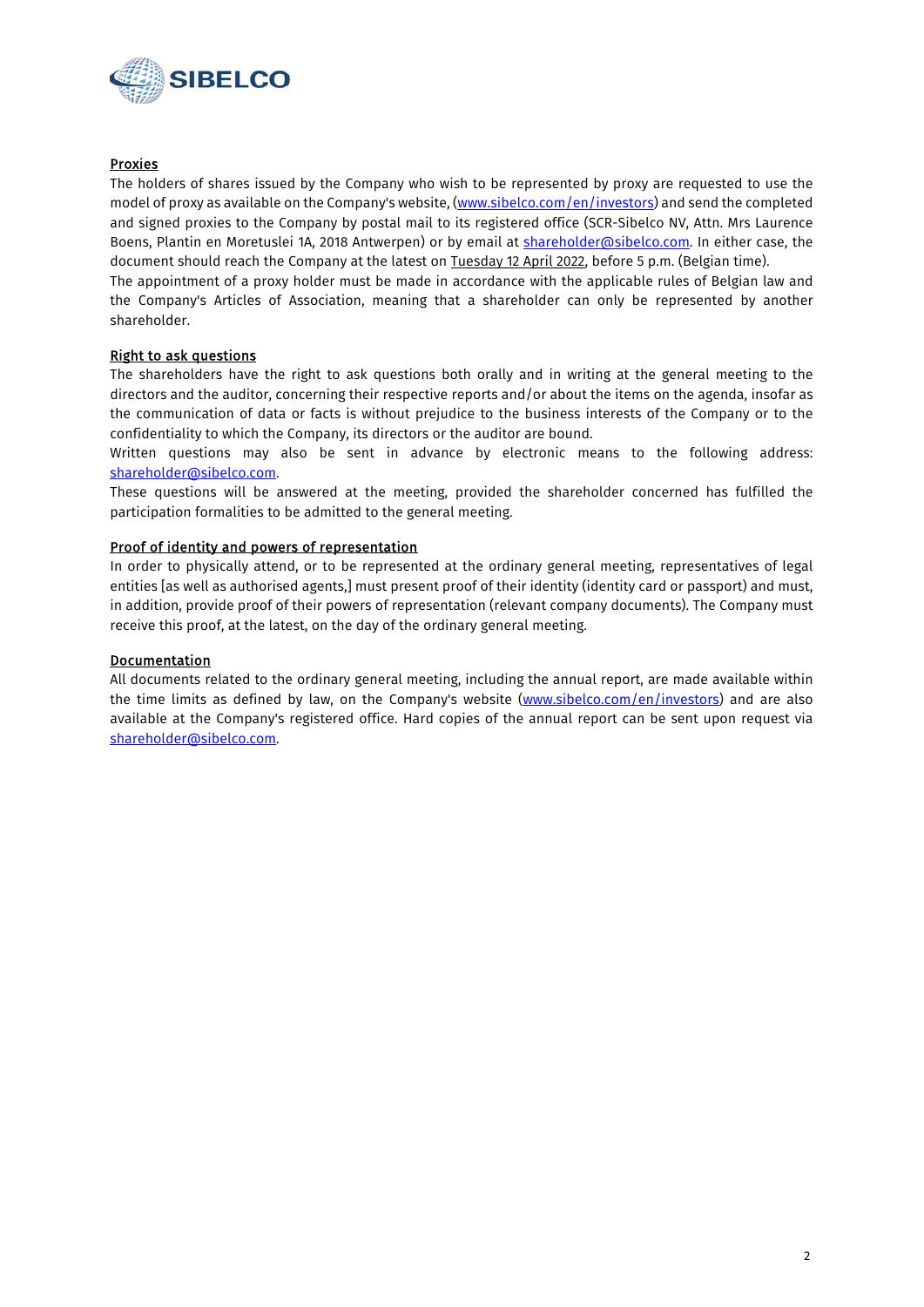

This Participation Form needs to reach the management of SCR-Sibelco NV by email to shareholder@sibelco.com or by mail at the latest on **12 April 2022** in order to be valid.

# **ORDINARY GENERAL ASSEMBLY PARTICIPATION FORM**

Undersigned,

Registered shareholder of the naamloze vennootschap SCR-Sibelco, abbreviated Sibelco NV, Plantin en Moretuslei 1A, 2018 Antwerpen (hereafter "the Company") informs the Company of my intention to  $(*)$ :

- (1) Attend personally in the Ordinary General Assembly of the Company which will be held on Wednesday 20 April 2022 at 14.00h, at 't Kristallijn, Blauwe Keidreef 3, 2400 Mol-Rauw, where I will vote with states;
- (2) Be represented by a proxy holder at the Ordinary General Assembly of the Company which will be held on Wednesday 20 April 2022 at 14.00h at 't Kristallijn, Blauwe Keidreef 3, 2400 Mol-Rauw, to which end I enclose a duly completed and signed proxy form.

Done in \_\_\_\_\_\_\_\_\_\_\_\_\_\_\_\_\_\_\_\_\_\_\_\_ on \_\_\_\_\_\_\_\_\_\_\_\_\_\_\_\_\_\_\_\_ 2022.

 \_\_\_\_\_\_\_\_\_\_\_\_\_\_\_\_\_\_\_\_\_\_ Signature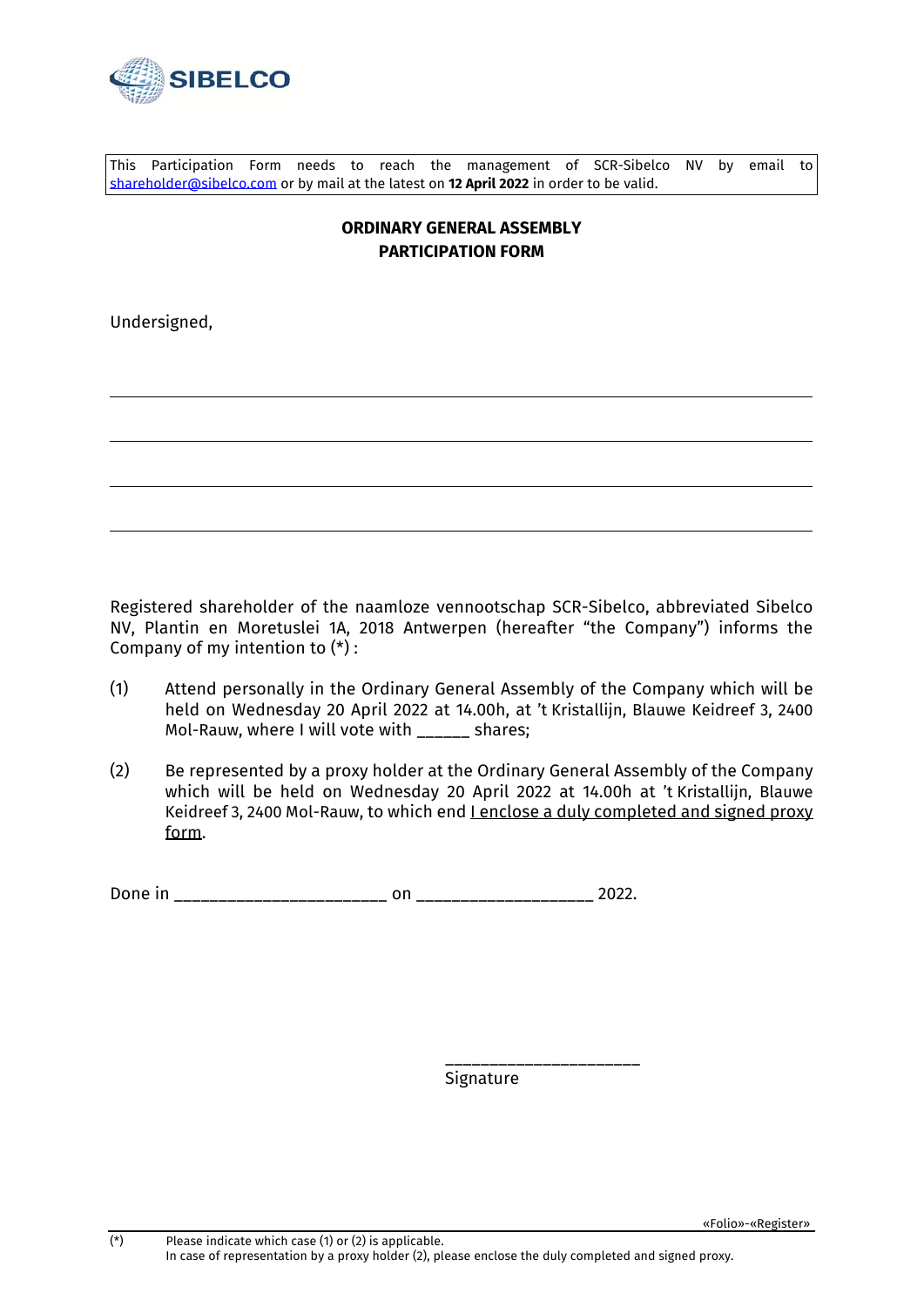

This Proxy Form needs to reach the management of SCR-Sibelco NV by email to **shareholder@sibelco.com** or by mail at the latest on **12 April 2022** in order to be valid.

# **ORDINARY GENERAL ASSEMBLY PROXY FORM**

Undersigned :

Shareholder of SCR-Sibelco NV herewith gives powers, with right of substitution, to

\_\_\_\_\_\_\_\_\_\_\_\_\_\_\_\_\_\_\_\_\_\_\_\_\_\_\_\_\_\_\_\_\_\_\_\_\_\_\_\_\_\_\_\_\_\_\_\_\_\_\_\_\_\_\_\_\_\_\_\_\_

To represent him/her at the **Ordinary General Assembly** of said company, which will be held on **Wednesday 20 April 2022 at 14.00h**, at 't Kristallijn, Blauwe Keidreef 3, 2400 Mol-Rauw, having the following agenda:

- 1. Report of the board of directors to the Shareholders
- 2. Report of the company auditor to the Shareholders
- 3. Approval of the audited financial statements of the year 2021 and presentation of the consolidated results
- 4. Allocation of the profit and declaration of the dividend remuneration of directors
- 5. Discharge of directors
- 6. Discharge of auditor
- 7. Nomination of directors
- 8. Nomination of auditor

And to that end sign the list of presence, take part in all discussions and deliberations, exercise the voting rights of \_\_\_\_\_\_\_\_ shares in order to vote on all items mentioned in the agenda, to sign all minutes, in short to do all that is necessary in these assemblies, and to promise ratification if this is required.

In \_\_\_\_\_\_\_\_\_\_\_\_\_\_\_\_\_\_\_\_\_\_\_\_\_\_\_\_ on \_\_\_\_\_\_\_\_\_\_\_\_\_\_\_\_\_\_\_\_\_\_ 2022.

 \_\_\_\_\_\_\_\_\_\_\_\_\_\_\_\_\_\_\_\_\_\_\_ Signature\*

<sup>\*</sup> Please precede your signature by the handwritten mention "Goed voor volmacht".